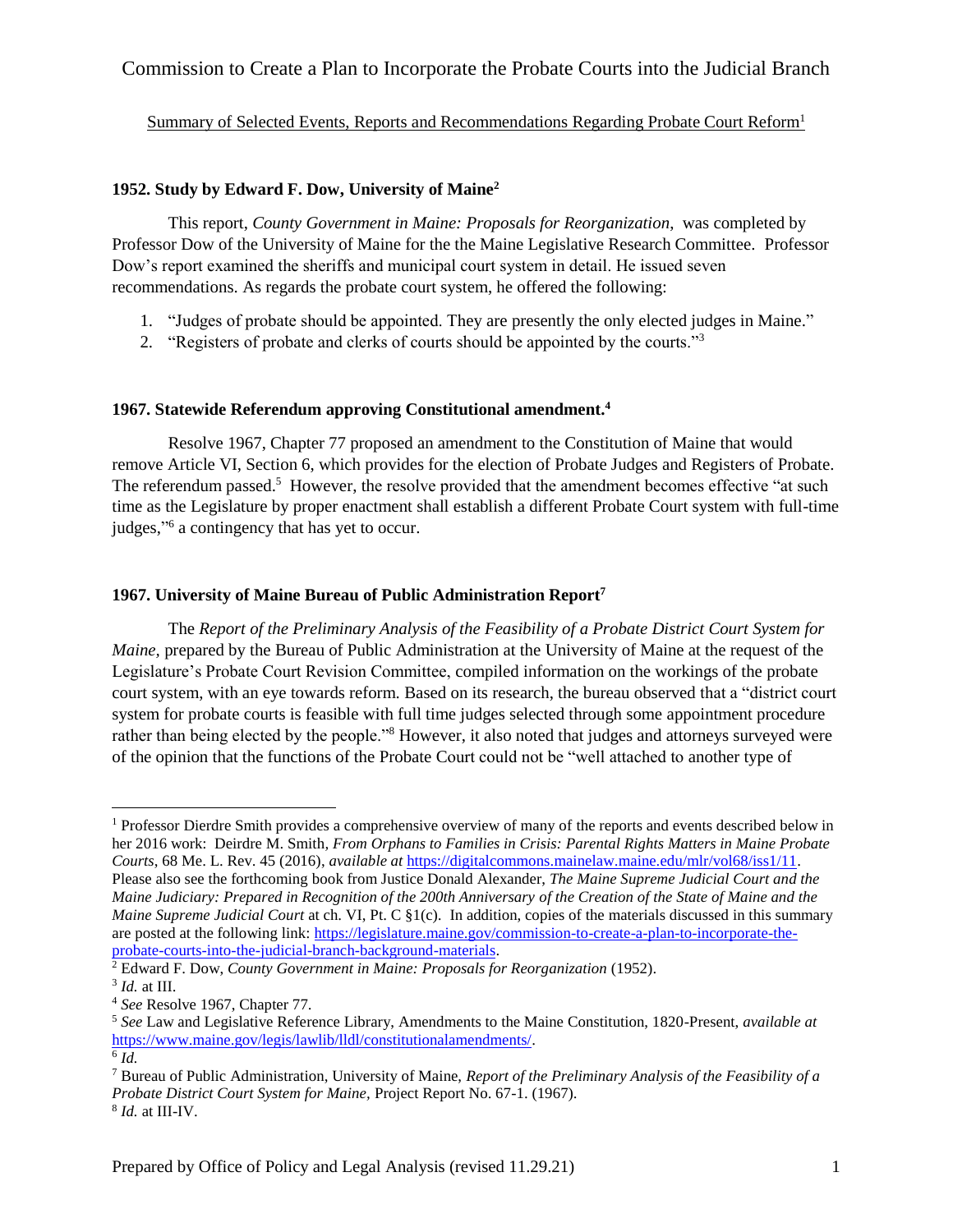court."<sup>9</sup> Rather, the report suggested that the "preferred method for establishing the probate districts is to use some combination of counties which would continue the present system of handling probate records within easy access of the registry of deeds" and further proposed that, based on data the bureau collected, combining the Probate Courts into "5-7 districts seem[s] plausible." 10 Nevertheless, the bureau identified several problems that may arise in implementing such a proposal: "financial arrangements for cost sharing, the actual selection procedure, relationships between the full-time probate judges and county and state officers, procedural matters, and jurisdiction."<sup>11</sup>

# **1969. Institute of Judicial Administration Report<sup>12</sup>**

This report, *The Desirability of Integrating Activities of the Probate Courts of Maine into the Superior Court,* was prepared by the New York-based Institute of Judicial Administration for the Legislature's Legislative Research Committee. After reviewing the problems with the current probate court structure through discussions with all active Probate Judges, nearly all active Registers of Probate, practicing probate attorneys across State, the chief justice and several other justices of the Supreme Judicial Court, and after updating the statistical information compiled by the Bureau of Public Administration in 1967, the Institute recommended a plan for restructuring the Probate Courts. Its proposed court structure included a three-tier court system, the first tier being the district court, the second a superior court as the trial court of general jurisdiction that would handle the majority of probate cases, necessitating the appointment of additional superior court justices, and the third the Supreme Judicial Court.<sup>13</sup> The Institute further recommended that Registers of Probate be full-time county officers appointed by the Chief Justice in the same manner as court clerks.<sup>14</sup>

## **1975. Report on Administrative Unification of the Maine State Courts<sup>15</sup>**

This report, *Report on Administrative Unification of the Maine State Courts*, was prepared for the benefit of the Maine Legislature by the National Center for State Courts pursuant to a contract between the Trial Court Revision Commission and National Center for State Courts. The report included recommendations for reform of the trial courts in Maine. The report authors did not focus on the Probate Courts, though they did recommend creation of a "judicial conference" to include a Probate Court judge. They also suggested that the Chief Justice designate a presiding justice for each judicial region, who would have oversight authority over all courts in that region, including the Probate Courts. Finally, they suggested creation of an administrative office for the courts, which would coordinate the personnel activities of all courts, including the Probate Courts.

<sup>9</sup> *Id.* at IV.

<sup>10</sup> *Id.* at IV.

 $11$  *Id.* 

<sup>12</sup> The Institute of Judicial Administration, *The Desirability of Integrating Activities of the Probate Courts of Maine into the Superior Court,* Legislative Research Committee, Pub. No. 104-21. (1969). <sup>13</sup> *Id.* at 16.

<sup>14</sup> *Id*. at 22-23.

<sup>15</sup> National Center for State Courts*, Administrative Unification of the Maine State Courts*, Pub. No. R0020 (January 1975).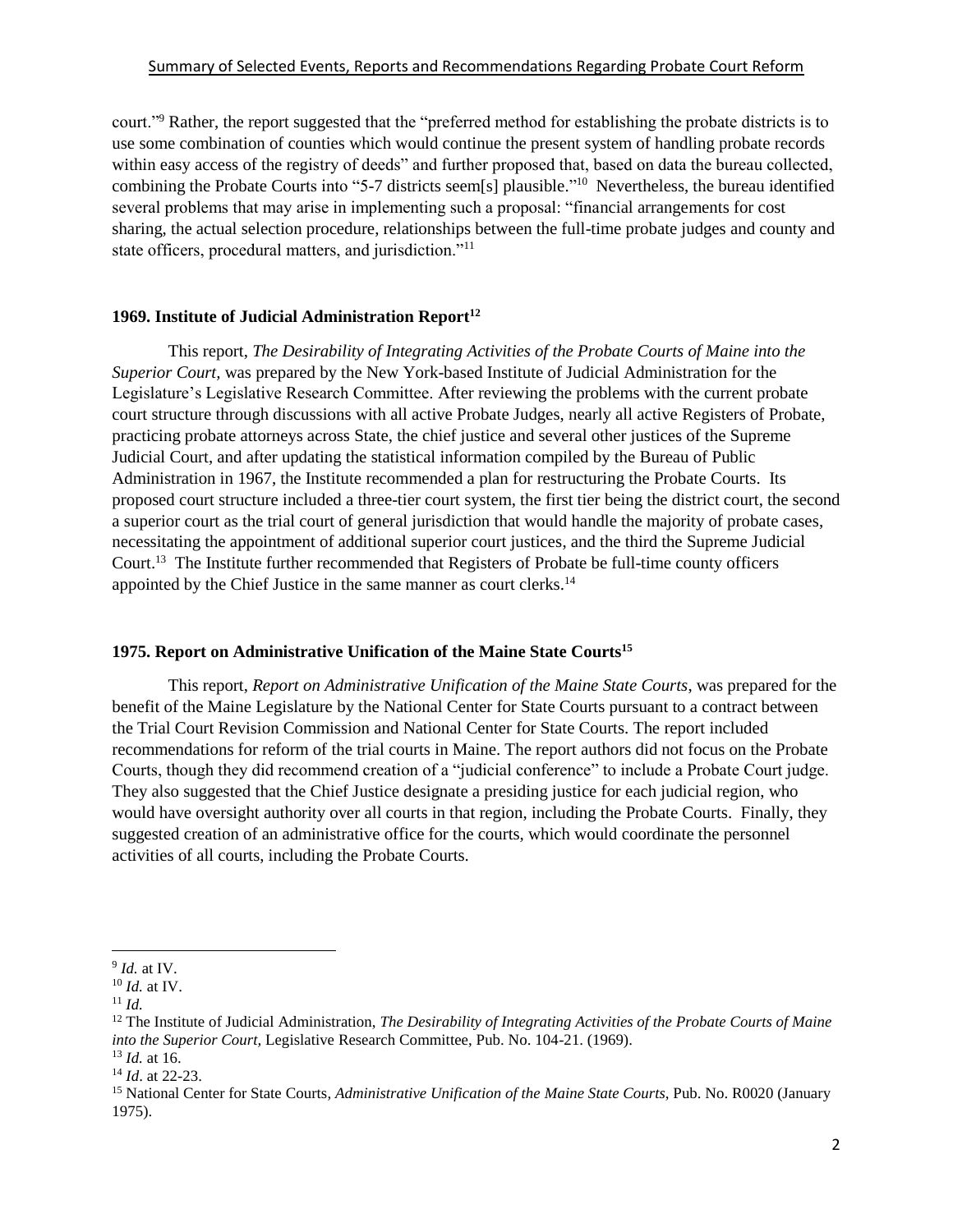# **1980. Maine Probate Law Revision Commission Report<sup>16</sup>**

This report, *Report to the Legislature: Recommendations Concerning the Probate Code and Constitutional Amendment,* was prepared by the Maine Probate Law Revision Commission at the direction of the Legislature. After examining the current probate court workload and system, including the newly enacted Probate Code, the Commission concluded that the best approach to reform was to transfer the jurisdiction of the Probate Courts to the Superior Court and increase by 3 the number of Superior Court justices. <sup>17</sup> The report also proposed preserving the county-based nature of Registers of Probate and probate registries. Rather than integrating the functions into the Superior Court clerks' offices, the commission recommended that the Chief Justice appoint and maintain supervisory authority over Registers of Probate. The report included proposed language for a bill to achieve these goals.

## **1980. Supreme Judicial Court Opinion. <sup>18</sup>**

The Senate, concerned over the constitutionality of instituting the Maine Probate Law Revision Commission's recommendations and resulting bill, S.P. 775, L.D. 1968, sought an opinion from the Supreme Judicial Court. The Justices were asked the following questions:

- 1. Would S.P. 775, L.D. 1968, if enacted, constitute a violation of the Constitution of Maine, Article V, Part First, Section 8, which excludes the appointment of "judges of probate" from the Governor's authority to appoint all judicial officers?
- 2. Would S.P. 775, L.D. 1968, if enacted, constitute a violation of the Constitution of Maine, Article VI, Section 6 in that it would not "establish a different Probate Court system with full-time judges?"<sup>19</sup>

The Justices provided the following answers:

- 1. Enactment of legislation transferring probate jurisdiction to the Superior Court would not constitute a violation of the Constitution of Maine, Article V, Part First, Section 8 because expanding the jurisdiction of Superior Court justices to include probate matters along with all of the other matters currently within their jurisdiction did not make those justices "judges of probate";<sup>20</sup> and
- 2. Enactment of legislation transferring probate jurisdiction to the Superior Court would not violate the Constitution of Maine, Article VI, Section 6 because the legislation authorizes Superior Court justices to adjudicate controversies arising under the Probate Code, thereby creating a new probate court system with full-time judges and triggering repeal of Article VI, Section 6 under Resolve 1967, chapter 77.<sup>21</sup>

It should be noted that the language of Article V, Part First, Section 8 was amended in 1980 (after the Opinion of the Justices was published) after a constitutional resolution<sup>22</sup> was approved to allow the

 $\overline{a}$ 

<sup>16</sup> Maine Probate Law Revision Commission, *Report to the Legislature: Recommendations Concerning the Probate Code and Constitutional Amendment* (1980).

<sup>17</sup> *Id*. at 1, 11.

<sup>18</sup> *Opinion of the Justices*, 412 A.2d 958 (1980).

<sup>19</sup> *Id*. at 958.

<sup>20</sup> *Id*. at 982.

<sup>21</sup> *Id*. at 982.

<sup>22</sup> Const. Res. 1979, ch. 4., passed in 1980.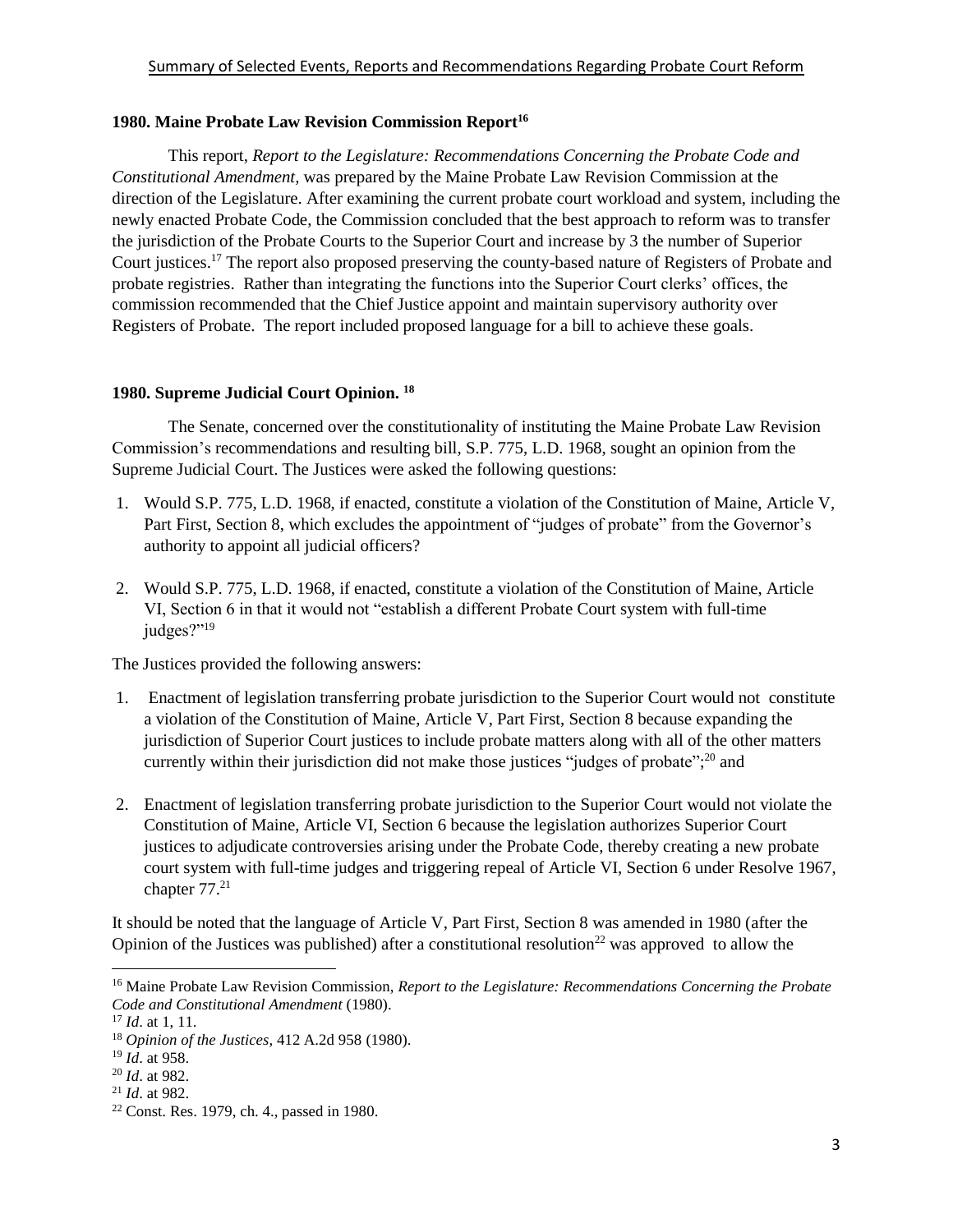Governor to appoint judges of probate as long as there is no other manner for selecting probate judges in the constitution or statute. This amendment resolved a future constitutional conflict with Article V, Part First, Section 8 that might present in the event legislation passed providing for the appointment of probate judges.

## <span id="page-3-0"></span>**1985. "Cotter Report"<sup>23</sup>**

This report, created by the Committee for the Study on Court Structure in Relation to Probate and Family Law Matters, is referred to as the "Cotter Report" as the committee was chaired by William R. Cotter.<sup>24</sup> The committee was tasked by the Judicial Council with studying the current probate court system, with a special emphasis on family law matters. Among the Committee's recommendations were the following: $25$ 

- 1. That the Code of Judicial Conduct be amended to prohibit the practice of law by sitting Probate Judges;
- 2. That Probate Judges be appointed by the Governor; that Registers of Probate be appointed in the same manner as other court clerks in the state court system; and that probate registries become part of the state court system but nevertheless remain separately maintained within each county; and
- 3. That the State assume all funding of the Probate Courts.

In terms of the structure of the Probate Courts, the commission offered the following options for achieving the three recommendations above: <sup>26</sup>

- 1. Transfer jurisdiction of estate and trust matters to the Superior Courts; transfer jurisdiction of family matters to the District Court and transfer concurrent jurisdiction of guardianship and protective matters to both the Superior Court and District Court;
- 2. Establish a Family and Probate Division within the District Courts; or
- 3. Keep the current structure of county-based, part-time Probate Courts and judges, but prohibit the practice of law by Probate Judges and also require that Probate Judges be appointed by the Governor to 4-year terms, rather than elected, with the Governor granted discretion to appoint a judge to serve multiple counties (to increase the workload and salary, thereby attracting a larger pool of candidates). The committee observed that this third option would likely require a state constitutional amendment.

# <span id="page-3-1"></span>**1986. Commission to Study Family Matters in Court Report<sup>27</sup>**

The 112th Legislature established the Commission to Study Family Matters in Court to review the handling of family law matters in Maine courts and, specifically, to examine, *inter alia*, whether

<sup>23</sup> Committee for the Study on Court Structure in Relation to Probate and Family Law Matters*, Report to the Judicial Council* (1985).

<sup>24</sup> Smith, *supra* n. [1,](#page-0-0) at 95.

<sup>25</sup> Report to the Judicial Council, *supra* n. [23,](#page-3-0) at 6.

<sup>26</sup> Report to the Judicial Council, *supra* n. [23,](#page-3-0) at 7.

<sup>27</sup> Commission to Study Family Matters in Court*, Final Report to the 112th Legislature* (1986).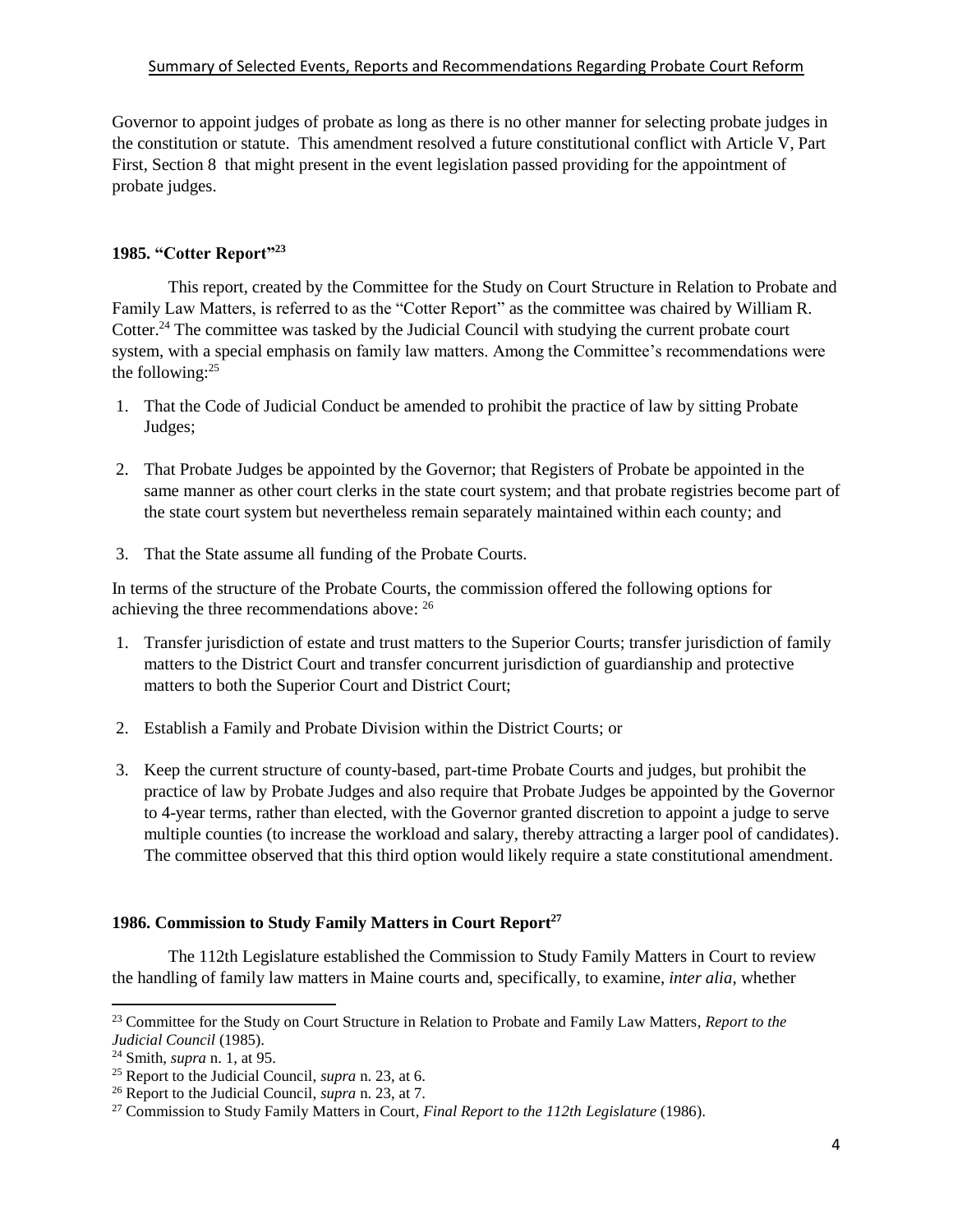family courts or a family division would "offer advantages in administration services and expertise available to families"; whether "the jurisdiction of the Probate Court should be transferred to the Superior Court and District Court" and whether the jurisdiction of these courts should be "rearranged to more adequately handle family matters."<sup>28</sup> In its report, the Commission recommended "elimination of the scattered jurisdiction over family matters existing in Maine courts," and proposed "the creation of a Family Division of the District Court." Furthermore, the Commission recommended "the establishment of a Probate Court within the Judicial Department," comprised of 6 full-time judges appointed to 7-year terms by the Governor to serve 6 defined regions of the State. The Commission also recommended that the Registers of Probate remain elected county officials, funded by remitting a small percentage of probate filing fees to each county.<sup>29</sup> The commission did not recommend immediately transferring jurisdiction over guardianship or adoption proceedings from the Probate Court to the Family Division, however, but noted that it might make sense to do so in the future.<sup>30</sup>

## **1993. Report of the Commission to Study the Future of Maine's Courts. <sup>31</sup>**

In 1993, the Commission to Study the Future of Maine's Courts released a comprehensive report on the state of the court system in Maine entitled *New Dimensions for Justice*. The report included many recommendations for reforming Maine's judicial system. Specifically regarding the structure of Probate Courts, the Commission recommended "Establishing full-time regional Probate Judges as members of the Judicial Branch and eventually bringing the Probate Courts and Registers fully into the Judicial Branch."<sup>32</sup> With respect to the latter recommendation, the Commission recommended that once the other changes in the report (not summarized here) it recommended to the state court system as a whole in "have increased the accessibility, affordability, and efficiency of the system to the level of the present Probate Courts," current Probate Judges be replaced over time with 4 full-time Probate Judges who would be: part of the Judicial Branch, assigned to specific regions of the state, receive the same pay as District Court Judges and Superior Court Justices; and available for cross-assignment in the District Court and Superior Court. The commission also recommended that the probate registries be transferred to the Judicial Branch at the same time as the Probate Courts, with Registers of Probate appointed in the same manner as clerks of court.<sup>33</sup> The Commission also recommended that a new study examine "whether to change the jurisdiction of the Superior, District, and Probate Courts to minimize those areas of concurrent jurisdiction for which there are no compelling reasons" without harming access to justice in rural areas.<sup>34</sup>

## **2010. Peter Murray Article on Judicial Reform**

In 2010, Peter Murray published a law review article entitled *Maine's Overdue Judicial Reforms*, which provided an overview of some of the challenges facing Maine's courts, including the Probate

<sup>&</sup>lt;sup>28</sup> P. & S.L. 1985, ch. 65., *available at http://lldc.mainelegislature.org/Open/Laws/1985/1985* PS c065.pdf.

<sup>29</sup> *Final report to the 112th Legislature*, supra note [27](#page-3-1) at 17-21.

<sup>30</sup> *Id.* at 12.

<sup>31</sup> Commission to Study the Future of Maine's Courts, *New Dimensions for Justice* (1996).

<sup>32</sup> *Id.* at V.

<sup>33</sup> *Id.* at 72.

<sup>34</sup> *Id.* at 74.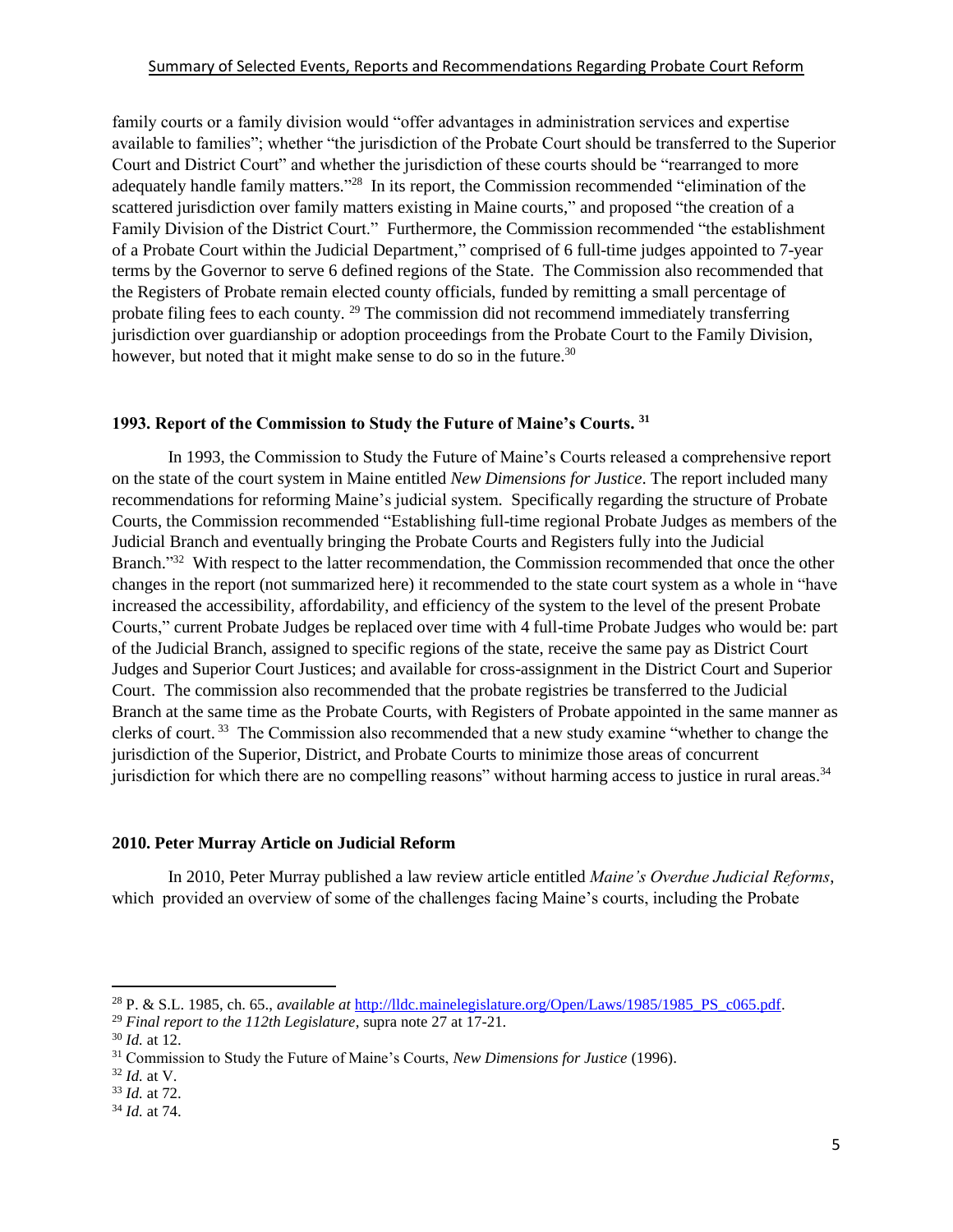Court System.<sup>35</sup> He was particularly critical of the election and part-time nature of Probate Judges<sup>36</sup> and suggested that the political power of Probate Judges has impeded judicial reform.<sup>37</sup> He concluded: "Ultimately, it appears that the most likely mechanism to achieve and effectuate significant reforms to the Maine judicial system will be some kind of task force sanctioned by the Legislature, guided by the Supreme Judicial Court, but staffed largely by members of the bar and legal academics who would do the bulk of the work."<sup>38</sup>

# **2014. Family Division Task Force Report<sup>39</sup>**

In 2014, the Family Division Task Force-2013 released its final report examining the function of the Family Division. Among its recommendations was that the Legislature authorize the District Court to exercise concurrent jurisdiction over certain matters that were at that time within the exclusive jurisdiction of the Probate Court—specifically, name changes in paternity actions and guardianship or related proceedings—when parallel family matter proceedings are pending in District Court. To this end, the Task Force also recommended increased communication between District Court judges and Probate Court judges in resolving cases involving families to facilitate the recommended consolidation of such proceedings within the District Court. 40

## **2016. Dierdre Smith Article on Probate Courts and Parental Rights Matters<sup>41</sup>**

Professor Dierdre Smith's 2016 Maine Law Review article, *From Orphans to Families in Crisis: Parental Rights Matters in Maine Probate Courts*, focused on parental rights and family law matters and the intersection between the Probate Court and District Court in Maine. She described in detail the difficulties posed by the current Probate Court structure and proposed reforming to the system by, *inter alia*:

- 1. Expanding the jurisdiction of the District Court to include exclusive jurisdiction over "guardianship of a minor, change of a minor's name, and adoption (including paternity determinations and terminations of parental rights in the context of adoption petitions)" whenever the child is subject to an interim or final order in a family matters proceeding or is the subject of a pending family matters proceeding in the District Court; 42
- 2. Mandating the recording of all probate court proceedings involving parental rights;<sup>43</sup> and
- 3. Limiting the practice of law by Probate Judges by, at a minimum, amending the Maine Code of Judicial Conduct to prevent Probate Judges from appearing as attorneys in Probate Courts or in other, non-probate courts within the county that they serve.<sup>44</sup>

<sup>35</sup> Peter L. Murray, *Maine's Overdue Judicial Reforms*, 62 Me. L. Rev. 631 (2010), *available at*  [https://digitalcommons.mainelaw.maine.edu/mlr/vol62/iss2/14.](https://digitalcommons.mainelaw.maine.edu/mlr/vol62/iss2/14)

<sup>36</sup> *Id.* at 639.

<sup>37</sup> *Id.* at 641.

<sup>38</sup> *Id.* at 646.

<sup>39</sup> Maine Judicial Branch, Family Division Task Force-2013, *Final Report to the Justices of the Maine Supreme Judicial Court* (2014).

<sup>40</sup> *Id.* at 6-7.

<sup>&</sup>lt;sup>41</sup> Smith, supra note [1.](#page-0-0)

<sup>42</sup> Smith, supra note [1,](#page-0-0) at 99.

<sup>43</sup> *Id*.at 104.

<sup>44</sup> *Id*. at 104-05.